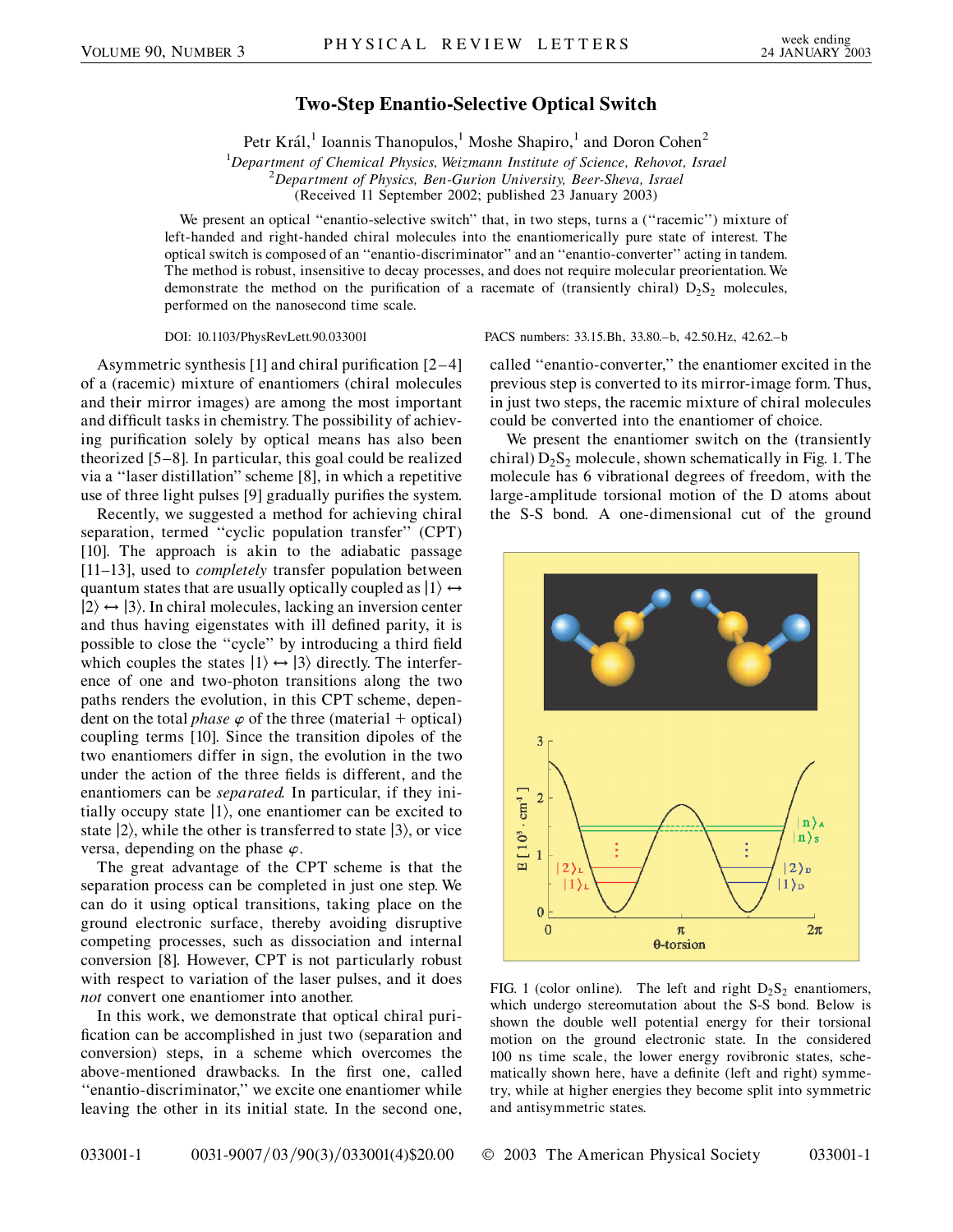electronic potential energy surface along the enantiomutative path is shown in Fig. 1. From our *ab initio* calculation, we have determined that the enantiomutation of the molecules can be realized through a *cis* barrier ( $\theta = 0$ ), 2700 cm<sup>-1</sup> in height, or the *trans* barrier  $(\theta = \pi)$ , 1900 cm<sup>-1</sup> in height. The calculated tunneling splitting of the lowest torsional states gives enantiomeric lifetimes of several msec, in accordance with previous reports on mode selective stereomutation [14]. Thus, although  $D_2S_2$  is not a chiral molecule in the conventional sense, molecular configurations described by superpositions of the lowest torsional states, localized in one minimum of the double well potential, stay chiral for sufficiently long times to be detected.

The two-step process makes use of five pairs of  $D_2S_2$ rovibrational eigenstates. The vibrational states correspond to the combined torsional and S-D asymmetric stretching modes. The rotational states correspond to a rigid rotor. Within the pairs used [15], each eigenstate has an  $S/A$  (symmetric/antisymmetric) label denoting its symmetry with respect to inversion, and the chiral states symmetry with respect to inversion, and the chiral states<br>with  $L/D$  labels are composed as  $|k\rangle_{L,D} = (1/\sqrt{2})(|k\rangle_{S} \pm$  $|k\rangle_A$ ,  $k = 1, \ldots, 4$ . The  $|k\rangle_L \leftrightarrow |k\rangle_D$  interconversion period is  $\tau_s \approx 33, 3.3, 0.165$  ms for  $k = 1, 2, 3$ , respectively, and  $\tau_s \approx 0.05 \mu s$  for  $k = 4$ . The higher lying  $|5\rangle_s$  and  $|5\rangle_A$  states are separated by  $\Delta E_{S,A}^5 = 0.38$  cm<sup>-1</sup>, for which  $\tau_s \approx 0.1$  ns, and can thus be separately addressed by ns pulses that are strong enough to ensure adiabaticity. The ns pulses are also long enough to address individual lower lying rovibronic levels, but, since  $\tau \ll \tau_s$ , they cannot separately address the narrowly split *S* and *A* states, so the symmetry-broken combination states  $|k\rangle$ <sub>*L<sub>D</sub>* ( $k = 1 - 4$ ) become physically meaningful.</sub>

We now describe in detail the dynamics of the switch. Denoting the energy of level  $|i\rangle$  by  $\omega_i$  ( $\hbar = 1$  in atomic units), we choose the external electric field to be a sum of components, each being in *resonance* with one of the  $|i\rangle \leftrightarrow |j\rangle$  transition frequencies of interest, **E***(t)* =  $\sum_{i \neq j} R_e[\hat{\epsilon} \mathcal{E}_{i,j}(t)e^{-i\omega_{i,j}t}]$ , where  $\omega_{i,j} = \omega_i - \omega_j$ , and  $\hat{\epsilon}$  is the polarization direction. The Hamiltonian of the system in the rotating wave approximation is

$$
H = \sum_{i=1}^{N} \omega_i |i\rangle\langle i| + \sum_{i>j=1}^{N} [\Omega_{i,j}(t)e^{-i\omega_{i,j}t}|i\rangle\langle j| + \text{H.c.}]. \tag{1}
$$

It depends on the Rabi frequencies,  $\Omega_{i,j}(t) = \mu_{i,j} \mathcal{E}_{i,j}(t)$ , where  $\mu_{i,j}$  are the transition-dipole matrix elements. Expanding the system wave function in the material states  $|i\rangle$  as  $|\psi(t)\rangle = \sum_{i=1}^{N} c_i(t) e^{-i\omega_i t} |i\rangle$ , the (column) vector of the slow varying coefficients  $\mathbf{c} = (c_1, c_2, c_3)$  $(i, c_N)^\mathsf{T}$ , with  $\mathsf{T}$  designating the matrix transpose, is the solution of the matrix-Schrödinger equation  $\dot{\mathbf{c}}(t)$  =  $-iH(t) \cdot c(t)$ , where  $H(t)$  is an effective Hamiltonian matrix, given explicitly below for the two processes.

The scheme of the three-level enantio-discriminator is shown in the upper panel of Fig. 2. Assuming that the system is at low temperature so that we can practically 033001-2 033001-2

start with a mixture of chiral  $D_2S_2$  molecules in the ground  $|1\rangle$ <sub>*L*</sub> and  $|1\rangle$ <sub>*D*</sub> states, the task of the discriminator is to selectively transfer one enantiomer to the  $|3\rangle$  state and to keep the other in the  $|1\rangle$  state. Because of the degeneracy of the  $|i\rangle_L$  and the  $|i\rangle_D$  levels (*i* = 1, 2, 3), the field  $\mathbf{E}(t)$  simultaneously excites the resonant  $|i\rangle_{L,D} \leftrightarrow$  $|j\rangle_{L,D}$ ,  $i \neq j = 1, 2, 3$  transitions of both enantiomers [9].

In the first enantio-discriminator step, the effective Hamiltonian matrix is

$$
\mathsf{H}(t) = \begin{bmatrix} 0 & \Omega_{1,2}^*(t) & \Omega_{1,3}^*(t) \\ \Omega_{1,2}(t) & 0 & \Omega_{2,3}^*(t) \\ \Omega_{1,3}(t) & \Omega_{2,3}(t) & 0 \end{bmatrix}.
$$
 (2)

The phases of the Rabi frequencies  $\Omega_{i,j}(t)$  are given as in the CPT scheme by  $\phi_{i,j} = \phi_{i,j}^{\mu} + \phi_{i,j}^{E}$ , where  $\phi_{i,j}^{\mu}$  are the phases of the dipole matrix elements  $\mu_{i,j}$ , and  $\phi_{i,j}^E$  are the phases of the electric field components  $\tilde{\mathcal{E}}_{i,j}$ . The evolution of the system is determined [10] by the *total* phase



FIG. 2 (color online). (Upper panel) A schematic plot of the enantio-discriminator. The three levels of each enantiomer are resonantly coupled by three fields. (Middle panel) The time evolution of the population of the three levels. Both enantiomers start in the  $|1\rangle$  state. At the end of the process the *L* enantiomer is transferred to the  $|3\rangle$ <sub>L</sub> state, while the *D* enantiomer remains in the initial  $|1\rangle_D$  state. (Lower panel) The time dependence of the eigenvalues of the Hamiltonian of Eq. (2). The population initially follows the  $|E_0\rangle$  dark state. At  $t \approx \tau$ the population crosses over diabatically to  $|E_-\rangle$  for one enantiomer and to  $|E_{+}\rangle$  for the other.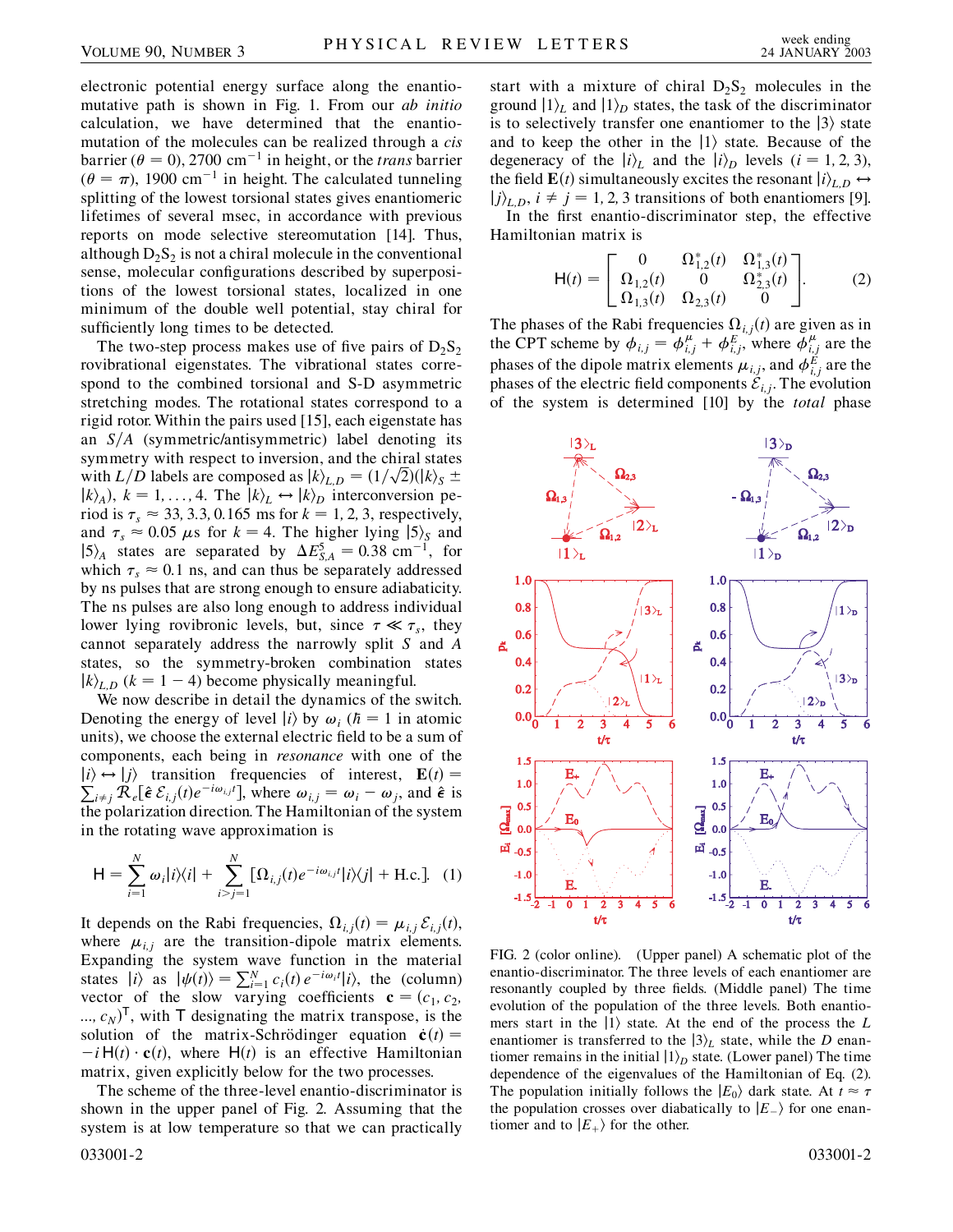$\varphi = \phi_{1,2} + \phi_{2,3} + \phi_{3,1}$ . This is most noticeable at the time  $t = \tau$ , for which the three Rabi frequencies are equal in magnitude,  $|\Omega_{1,2}| = |\Omega_{1,3}| = |\Omega_{2,3}| = \Omega$ . Denoting the eigenvalues of the Hamiltonian of Eq. (2) as  $E_-, E_0$ , and  $E_{+}$ , it is easy to show that they exhibit exact degeneracies (crossings) at  $t = \tau$ , with  $E_+ = 2 \Omega$  and  $E_- =$  $E_0 = 2 \Omega \cos(2\pi/3)$ , for  $\varphi = 0$ , and  $E_- = -2 \Omega$  and  $E_+ = E_0 = -2 \Omega \cos(2\pi/3)$ , for  $\varphi = \pi$ . Depending on the polarizations of the fields, one or all three Rabi frequencies  $\Omega_{i,j}$  of the two enantiomers differ by a sign [10], making  $\varphi$  *differ* by  $\pi$  for the two. Therefore, the above two degeneracies (crossings) occur at different enantiomers, leading subsequently to their totally different dynamics, depicted in the lower panel of Fig. 2.

The overall enantio-discriminator works as follows: We start with a "dump" pulse  $\mathcal{E}_{2,3}(t)$  that couples the  $|2\rangle$  and  $|3\rangle$  states and has the Rabi frequency  $\Omega_{2,3}(t)$  =  $\Omega^{\max} f(t)$ , where  $\Omega^{\max} = 1 \text{ ns}^{-1}$  and  $f(t) = \exp[-t^2/\tau^2]$ . At this stage of the process all the population resides in the  $|E_0\rangle$  (adiabatic) eigenstate. In the second stage we *simultaneously* add two ''pump'' pulses of the Rabi frequencies  $\Omega_{1,2}(t) = \Omega_{1,3}(t) = \Omega^{\max} f(t - 2\tau)$ , that couple the  $|1\rangle \leftrightarrow |2\rangle$  and the  $|1\rangle \leftrightarrow |3\rangle$  states. We choose the phases of the optical fields such that  $\varphi = 0$  for one enantiomer and, inevitably,  $\varphi = \pi$  for the other. Therefore, the population, which has been following in both enantiomers the initial adiabatic level  $|E_0\rangle$ , goes at  $t = \tau$ smoothly through the crossing region and *diabatically* transfers to either the  $|E_{-}\rangle$  or the  $|E_{+}\rangle$  states, depending on whether  $\varphi = 0$  or  $\varphi = \pi$ , i.e., on the identity of the enantiomer.

After the crossing is complete, at  $t > \tau$ , the process becomes adiabatic again, with the enantiomer population residing fully in either  $|E_-\rangle$  or  $|E_+\rangle$ . At this stage we slowly switch off the  $\mathcal{E}_{12}(t)$  pulse while making sure that the  $\mathcal{E}_{1,3}(t)$  field remains on. This is done by choosing  $\Omega_{1,3}(t) = \Omega^{\max}[f(t-2\tau) + f(t-4\tau)\exp\{-it\Omega^{\max}f(t-4\tau)\}\]$  $(6\tau)$ ]. As a result, the zero adiabatic eigenstate  $|E_0\rangle$ correlates adiabatically with state  $|2\rangle$ , which thus becomes *empty* after this process, while the occupied  $|E_{+}\rangle$ comes *empty* after this process, while the occupied<br>and  $|E_{-}\rangle$  states correlate to  $|E_{\pm}\rangle \rightarrow (|1\rangle \pm |3\rangle)/\sqrt{2}$ .

The *chirp*,  $\exp\{-i t \Omega^{\max} f(t - 6\tau)\}\$ , in the second term of  $\Omega_{1,3}(t)$  causes a  $\pi/2$  *rotation* in the  $\{|1\rangle, |3\rangle\}$ subspace at  $t \approx 5 \tau$ . As a result, state  $|E_{+}\rangle$  goes over to state  $|3\rangle$  and state  $|E_{-}\rangle$  goes over to state  $|1\rangle$ , or vice versa, depending on  $\varphi$ . The net result of the adiabatic passage and the rotation is that one enantiomer returns to its initial  $|1\rangle$  state and the other switches over to the  $|3\rangle$  state. As shown in the middle panel of Fig. 2, the enantiodiscriminator is very *robust,* in contrast to the CPT scheme [10], with all the population transfer processes occurring in a smooth fashion.

Assuming that the *L* enantiomer has been excited to the  $\ket{3}_L$  state, we now proceed to convert it into a *D* enantiomer in the  $\ket{4}_D$  state, by going through a linear superposition of  $|5\rangle$ <sub>*S*</sub> and  $|5\rangle$ <sub>*A*</sub> states, while leaving intact the *D* 033001-3 033001-3

enantiomer in the state  $|1\rangle_D$ . This enantio-converter process, based on a new multipath transfer technique [16], thus schematically follows the pathway  $|3\rangle_L \rightarrow$  $\alpha e^{-i \omega_{55} t} |5\rangle_{S} + \beta e^{-i \omega_{5A} t} |5\rangle_{A} \rightarrow |4\rangle_{D}$ , shown in Fig. 3. The transfer is realized by simultaneously introducing two dump pulses  $\mathcal{E}_{4,55}(t)$  and  $\mathcal{E}_{4,5A}(t)$  [of duration  $\tau \gg$  $(\omega_{5S} - \omega_{5A})^{-1}$ , which resonantly couple each of the  $|5\rangle_S$ and  $|5\rangle_A$  states to the  $|4\rangle_L$  and  $|4\rangle_D$  states. After a delay of 2  $\tau$ , we introduce two (pump) pulses  $\mathcal{E}_{3,55}(t)$  and  $\mathcal{E}_{3,5A}(t)$ , which resonantly couple each of the  $|5\rangle$ <sub>*S*</sub> and  $|5\rangle$ <sub>*A*</sub> states to the  $|3\rangle$ <sub>*L*</sub> and  $|3\rangle$ <sub>*D*</sub> state. In this process only the  $|3\rangle$ <sub>*D*</sub> and  $\ket{4}_L$  states are populated, while the  $\ket{3}_L$  and  $\ket{4}_D$  states, degenerate with them, respectively, stay empty. This is because the empty pair of states is coupled to the  $|5\rangle_S$  and  $|5\rangle$ <sup>*A*</sup> states by vectors of Rabi frequencies  $\Omega$ <sup>*i*</sup> that are *orthogonal* [16] to analogous vectors of the populated pair of states, respectively. The *symmetry conversion* of the excited enantiomer is achieved by choosing  $\Omega_{4,5S}(t)$  to have the same sign as  $\Omega_{3.55}(t)$  and  $\Omega_{4.5A}(t)$  to have an opposite sign to  $\Omega_{3,5,4}(t)$ .

The enantio-converter is described by the Hamiltonian,

$$
\mathsf{H} = \left[\begin{array}{ccccc} 0 & 0 & -\Omega_{3,5S} & \Omega_{3,5A} & 0 & 0 \\ 0 & 0 & \Omega_{3,5S} & \Omega_{3,5A} & 0 & 0 \\ -\Omega_{3,5S}^* & \Omega_{3,5S}^* & 0 & 0 & -\Omega_{4,5S}^* & \Omega_{4,5S}^* \\ \Omega_{3,5A}^* & \Omega_{3,5A}^* & 0 & 0 & \Omega_{4,5A}^* & \Omega_{4,5A}^{*s} \\ 0 & 0 & -\Omega_{4,5S} & \Omega_{4,5A} & 0 & 0 \\ 0 & 0 & \Omega_{4,5S} & \Omega_{4,5A} & 0 & 0 \end{array}\right],
$$

with the time-dependent wave function given by the vector  $\mathbf{c}(t) = (c_{3L}, c_{3R}, c_{5S}, c_{5A}, c_{4L}, c_{4D})$  of expansion coefficients in the  $|i\rangle$  states. The Hamiltonian matrix above has four nonzero eigenvalues and two null eigenvalues,  $\lambda_{1,2} = 0$ , that correspond to two dark states with the coefficients  $\mathbf{c}_1(t) = (-d_+, -d_-, 0, 0, 2\Omega_{3.5S}, 0), \mathbf{c}_2(t) =$  $(-d_{-}, -d_{+}, 0, 0, 0, 2\Omega_{3,5S})$ , where  $d_{\pm} \equiv \Omega_{4,5S} \pm r\Omega_{4,5A}$ , with  $r = \Omega_{3.55}/\Omega_{3.54}$ . These expressions show that the system can follow two possible paths, where only *one* of them is flipping the symmetry of the initial state. Assuming, for simplicity, that  $r = 1$  and  $r' = \Omega_{4.55}/\Omega$  $\Omega_{4,5A} = 1$ , we find out that at the beginning of the process only the dark state  $\mathbf{c}_1(t_{\text{ini}})$  correlates with the initial state  $|3\rangle_L$ , i.e., the vector  $\mathbf{c}(t_{\text{ini}}) = (1, 0, 0, 0, 0, 0)$ . At the end of the processes, this dark state correlates with the vector  **for the**  $|4\rangle$ **<sub>L</sub> state, so the symme**try is preserved. On the other hand, if we flip the phase of just one dump or one pump field component  $(r = -1)$  or  $r' = -1$ ) the system follows the dark state  $c_2$ , which correlates at the end with the state  $\mathbf{c}_2(t_{\text{end}}) = (0, 0, 0, 0)$ 0, 0, 1). The final population thus occupies the  $|4\rangle_D$  state, with the opposite symmetry. This brings the whole population to a *single enantiomer form.*

In Fig. 3, we show evolution of the calculated populations  $p_i = |c_i|^2$ . The process starts in the  $|3\rangle_L$  state and ends in the  $|4\rangle_D$  state. The Rabi frequencies are  $\Omega_{3.5S}(t) = \Omega^{\max} f(t - 2\tau), \ \Omega_{3.5A}(t) = 0.5 \Omega^{\max} f(t - 2\tau),$